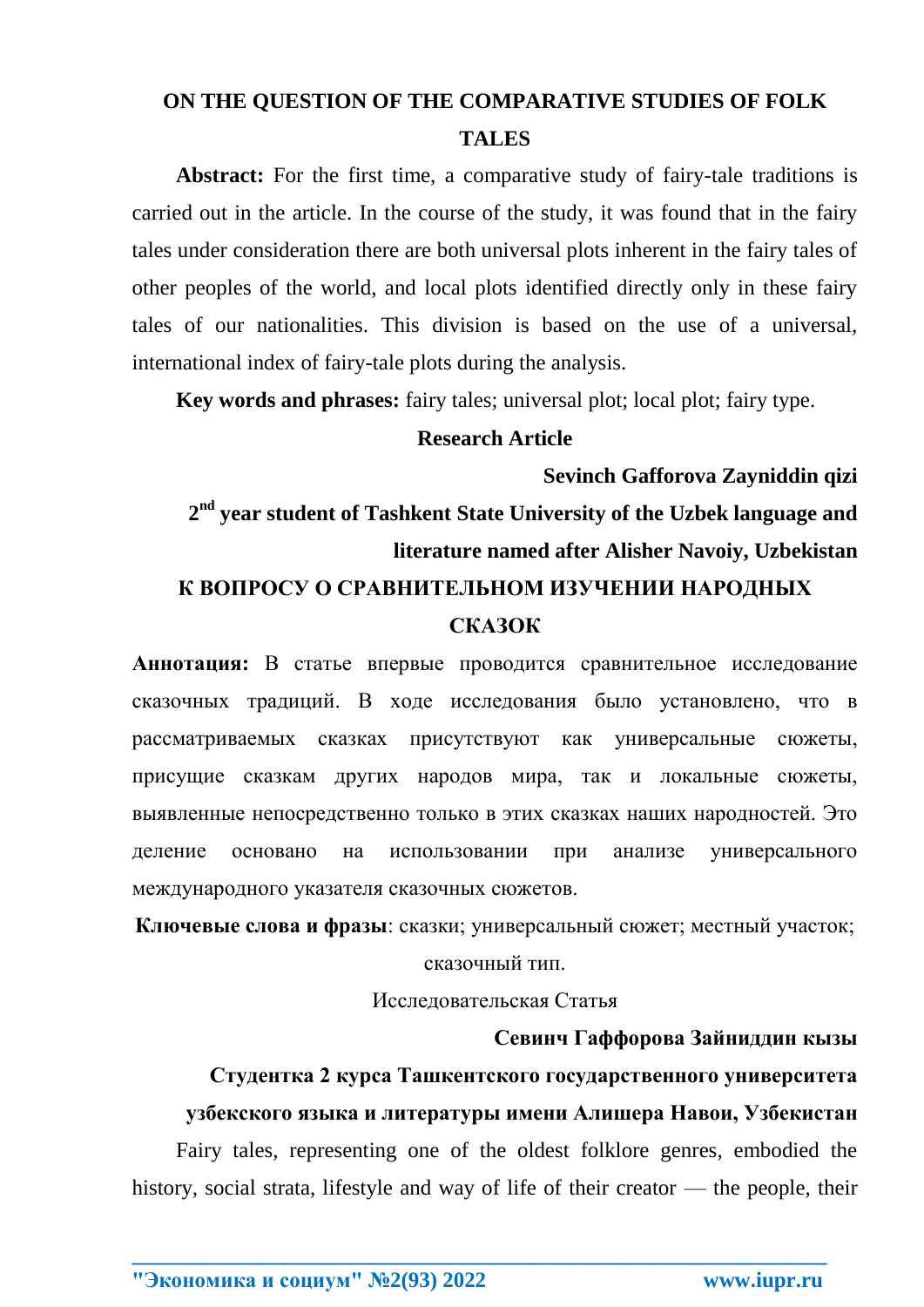place in society, influence, occupation and other qualities. And for this reason, the formation of the ethnic composition of a certain people and its migration, international cultural and educational ties are an important tool for determining the foundations of primitiveness. This explains the fact that for many centuries fairy tales have been studied in various aspects: linguistic, literary, ethnographic, and historical. It should be noted that each of the scientists approaches the issue of comparative study of fairy tales from his own point of view. According to V.Y. Propp, "If we limit ourselves to comparing fairy tales with each other, we will remain within the framework of comparativism" [5, 16].

According to V.M. Jirmunsky, "The question of whether there are typological analogies or contact interactions between similar folklore plots is, first of all, a historical question. It should be considered not abstractly, but taking into account the specific conditions of the historical development of peoples and cultural interaction between them" [3, 336]. The issue of comparative study of epic plots that have become widespread in the West and East has found its sufficient coverage in the studies of A.N. Veselovsky, E.M. Meletinsky, G.L. Permyakov, N.Roshiyanu, from Uzbek scientists - G.A. Jalalov, H. Egamov and others. Our research concerns an aspect mentioned in the works of these scientists, but which has not received sufficient study. In general, a comparative study of the morphotypo-poetics of fairy tales of peoples who lived in remote territories from each other, and different in their language, lifestyle, religious beliefs, social structure, customs, culture, economic and political development, has important theoretical and practical significance. In our research, we found it appropriate to refer to the fairy tales of the English, French, Uzbek and Russian people. The Uzbek folklore has long known the fairy tale "Ur, tuqmok" ("Beat, baton!") [4, 56-60]. In turn, this plot also takes place in the folklore of English [7, 414-417], French [8, 57-63], Russian [6, 97-99], German [1, 147-159] and other people.

The name of the fairy tale for each nation, having undergone creative processing, sounds different. In the Uzbek version - "Beat, baton!", in Russian folklore - "Horse, tablecloth and horn", in English folklore — "Donkey, table and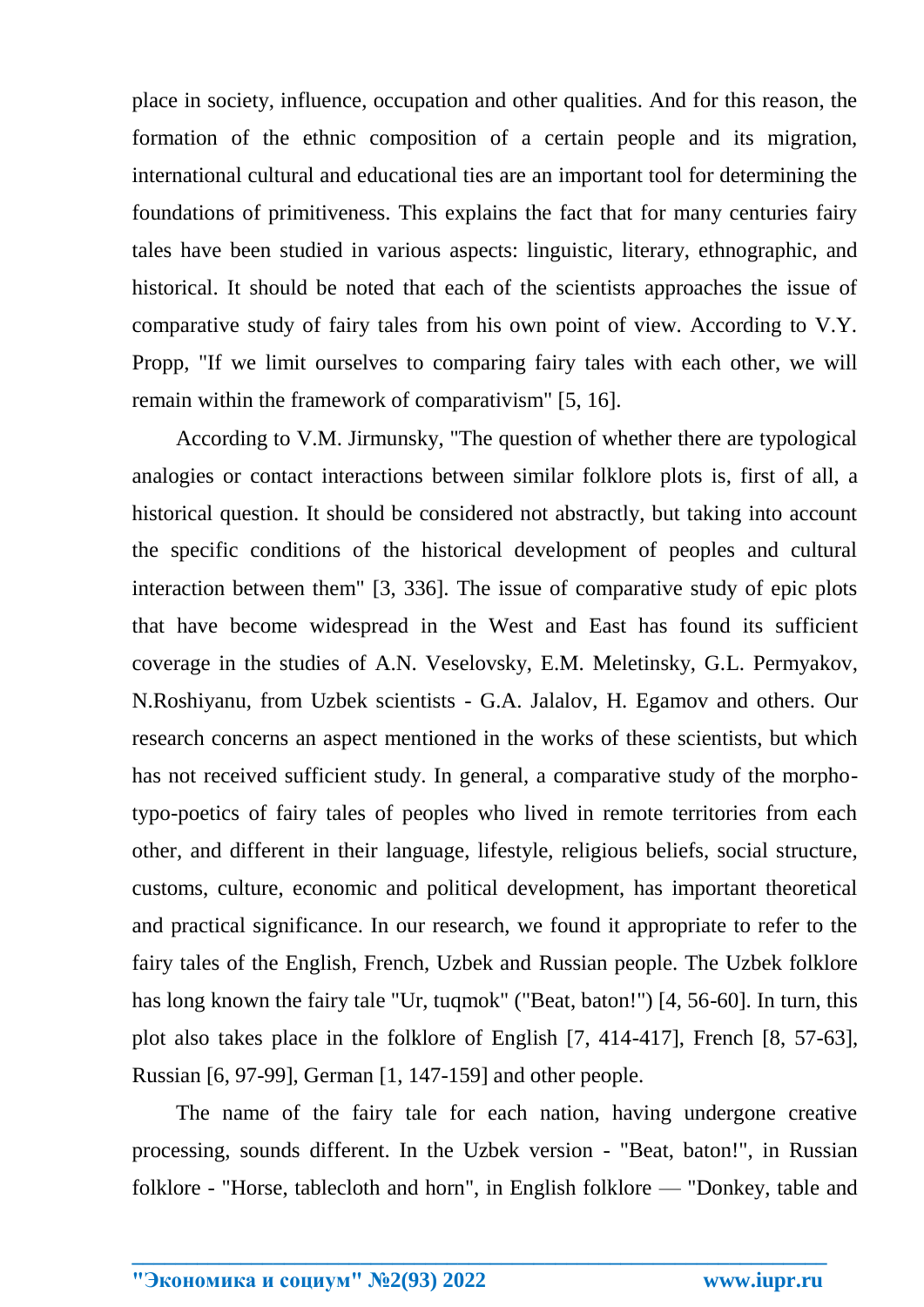stick", the Germans — "Cover the table, golden donkey and baton out of the bag", and the French have this fairy tale in two versions: the first is called "Tailor and whirlwind", and the second - "Devil's Castle". In the Uzbek fairy tale, the following sequence of events is observed: One day an old man set a snare and sat down to guard. Looks - a stork got into the snare. The stork asks the old man to let him go, which was done. The stork flies away. The old man goes to his house and asks him to "Boil, my pot." However, on the way home, he loses what he received. The second time he asks "Tablecloth, open up." And this gift was lost on the way. The third time he asks for "Hit, baton." After this event, everything stolen is discovered, and all the characters who deceived the old man are punished. In the German fairy tale, events are also based on this plot. However, the number of characters in it is larger, which ultimately led to an increase in the volume of this fairy tale. The exposition of the fairy tale tells about an event concerning a tailor, his three sons and a goat. The tailor tells his sons to herd the goat. However, he is not satisfied with their work, sends all three of them out of the house and begins to live alone.

The eldest son is apprenticed to a blacksmith. When his apprenticeship ends, the master gives him a "Self-made Tablecloth". When the guy returned home, it was abducted from his inn. He discovers the loss only upon arrival at his father's home. The middle son enters the service of a miller, and at the end of his apprenticeship, the master gives him a donkey capable of giving birth to gold. And this son's donkey was replaced at the inn where he spent the night; he discovers the substitution only upon arrival at his home. The youngest son enters an apprenticeship to a turner. The master gives him a "Hit, baton". He also stops at the same inn where his older brothers were deceived, in order to spend the night here. The owner of the establishment, seeing the bag of his young guest, plans to replace it at night in order to take possession of the contents. The young man, who was waiting for these actions, gives the order "Hit, baton" at this time. At these words, a baton jumps out and beats the innkeeper to death. This subject is begging for mercy, promising to return everything stolen earlier. The youngest son arrives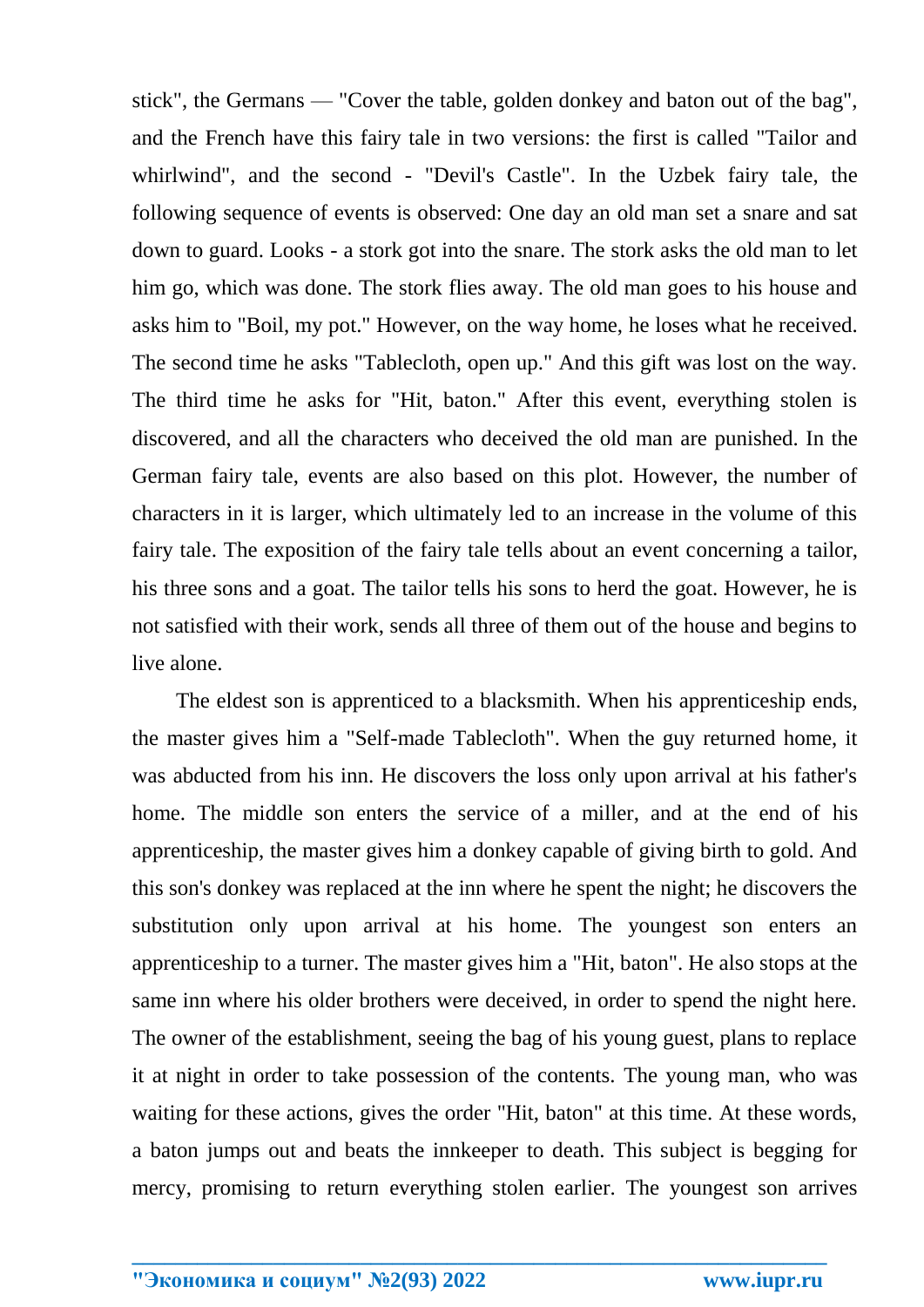home with a cargo, the contents of which were "A self-made tablecloth", "A Golden donkey" and "Beat, baton". He passes what he brought to his brothers, and this is the end of the fairy tale. The Russian version of the fairy tale is built in a slightly different way. As narrated here, an old woman had a stupid son. One day he finds a pea seed, which he plants and guards his crop. He manages to ambush a stork, which he is going to kill. Then the stork asks not to kill him and gives him a horse for it. If you order the horse to "Stop", then it gives birth to gold, with the words "but" it stops this action. The young man brings the horse home and gives it to his mother; she was very pleased with this gift. The fool goes to the stork again, scares him and this time returns with a "self-made Tablecloth". It was also given to his mother. The young man goes to the stork for the third time, threatening to kill him. He gives him a horn this time. When a fool asks what the horn is for, the stork orders: "out of the horn." At the same time, two hefty fellows appear who beat the guy up. And the stork soars into the sky with the words: "into the horn." The fellows stop the beating and return to their hollow. Then the fool invites local dignitaries to his home and shows them a horse that gives birth to gold, and a "selfmade tablecloth" capable of reproducing various dishes. In the end, the dignitaries, mocking him, ask:

- Hey, fool, what else do you have wonderful? Then he gives the order to the horn. The stalwart fellows who appeared at the same time beat these dignitaries half to death. They had previously managed to hide the gold born by the horse. After the beating, the dignitaries are forced to flee, abandoning everything they stole. This is where the fairy tale ends. The means connecting the plot of all three folk tales — a source of wealth (a horse or donkey giving birth to gold, and a jug), a source of viands (a tablecloth), a patron punishing the sinful, the guilty (beat, baton) - are fantastic elements that determine the movement of events. Of course, each of these plots has been reworked in the aspect of the peculiarities of the worldview of individual peoples, national identity. The German fairy tale differs significantly from the previous two fairy tales. National traits are clearly manifested in it, events cover a wider spectrum. And the Russian fairy tale has a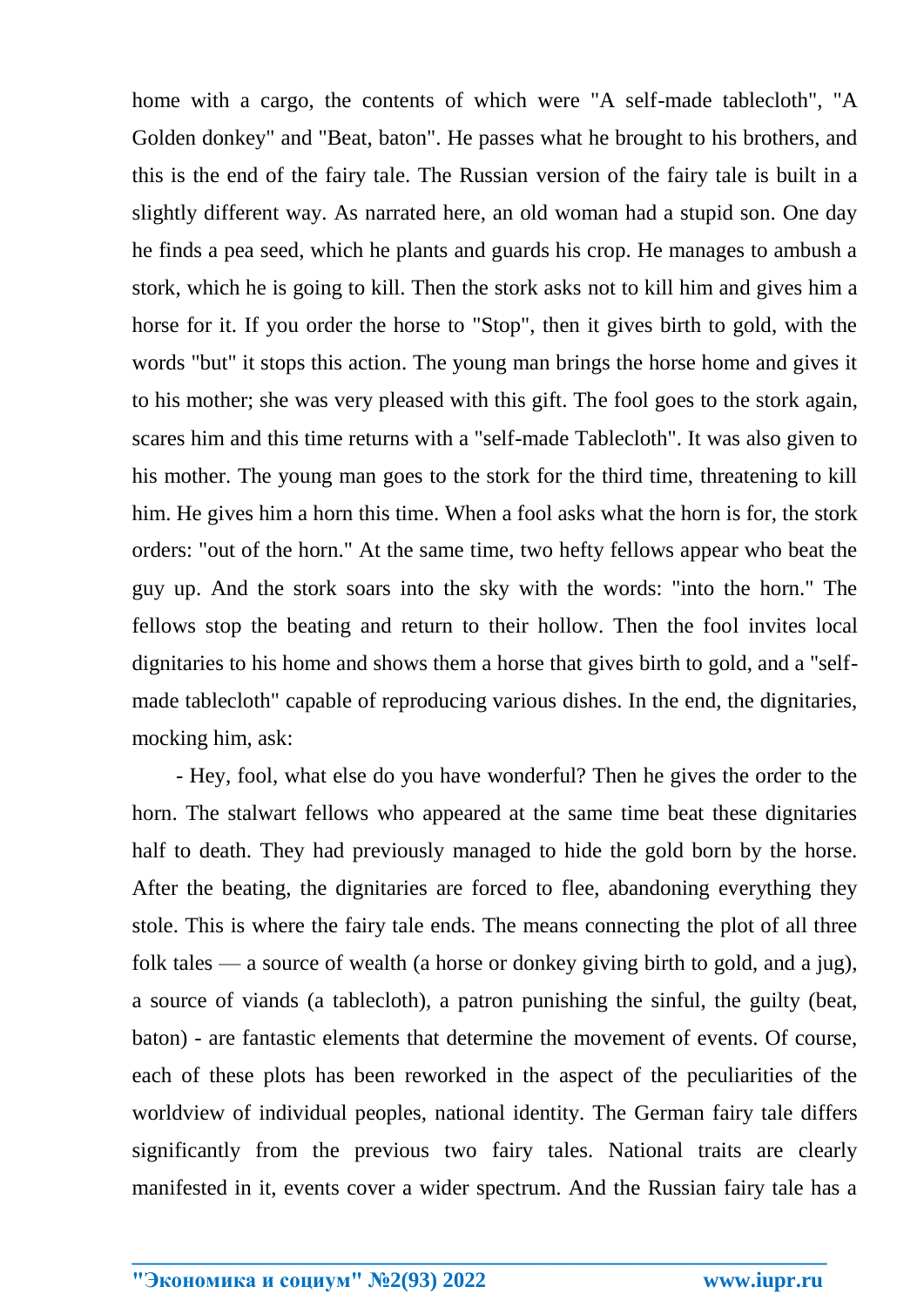laconic form and a small volume. In the English version of the fairy tale "Beat, baton!" the fantastic image is not predominant. Vitality and realism dominate here. Here, the idea is put forward that only if the conditions associated with work are met, one can become the owner of a magic object. For the hero of the fairy tale, Jack, in order to become the owner of the donkey that gives birth to silver, works incessantly for 12 months and one day. Having been deceived, he loses the donkey, and again works continuously for 12 months and one day to become the owner of the "Table, cover up". When this magical object was also lost, he begins to work again, and becomes the owner of "Beat, baton", which ends this fairy tale. Among the French people, the plot of "Beat, batons" is spread through two independent fairy tales. The first of them is called "The Tailor and the Whirlwind". The exposition of the fairy tale looks quite different, acquiring a household character. A tailor marries a grumpy woman and constantly lives in a scandalous situation. Knowing this, the whirlwind gives him a donkey as an aid. From that moment on, the events form the plot line of the fairy tale "Beat, baton!". When a donkey is stolen, the hero is given a napkin. After it was lost, he was presented with "Beat, baton!", and events begin to unfold in favor of the tailor. The second fairy tale is called "The Devil's Castle". The exposition of this fairy tale is also very original. Here, three sons of a certain peasant, in the process of various adventures that they had to go through, encounter the devil. His condition is fulfilled by the youngest son, who receives a gift of "Beat, baton!". This weapon in the French fairy tale is able to reproduce gold. However, it was stolen from the brothers. Then the devil gives them a tablecloth, which was also lost.

In the end, the devil presents them with a cloak. These clothes had magical properties, the person wearing the cloak was invisible to others, and he could see and observe everything around him. The fairy tale ends with the three brothers marrying the three daughters of the king by means of these objects. The fairy tale "The Tailor and the Whirlwind" to a certain extent shows similarities with the Uzbek fairy tale. There is a donkey, a tablecloth and a baton. Only in the Uzbek version, a jug appears instead of a donkey, and everything else is practically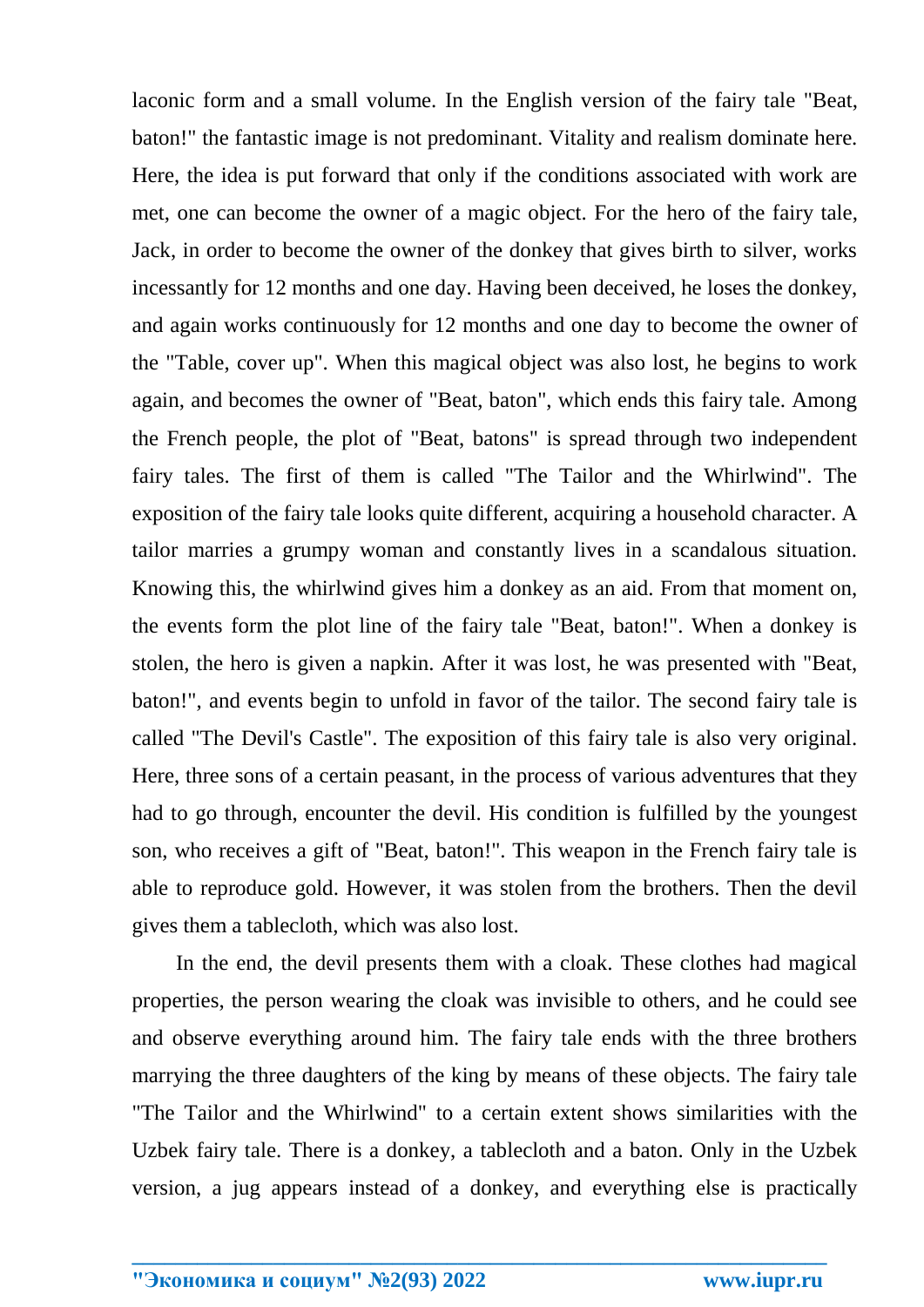repeated. As for the question of the patron, the function of the stork from the Uzbek fairy tale in French folklore is performed by a whirlwind. In the second fairy tale from French folklore, more space is given to other details and the traditional functions of the objects that manifest their activity are changed. In particular, if in most fairy tales the baton is given as an instrument of punishment, then in this fairy tale it is given as a means of reproducing gold. In addition, in this fairy tale, the cloak is mentioned as a means that is absolutely not found in the fairy tales of other people. Most importantly, the process of punishment is carried out in a completely different form. The punishment of the rapist who appropriated magic objects is assigned to wonderful pears. This, in turn, manifests itself as the fourth miraculous remedy, which is not found in Uzbek, Russian, German and English fairy tales. Consequently, although this fairy tale is based on the plot of "Beat, baton", it has undergone significant processing. However, in any case, these fairy tales are connected by a single plot through three wonderful objects. This case shows the principles of processing literary connections and influences in thinking through different worldviews. Among the fairy tales analyzed above, the English fairy tale has the most realistic character. The main emphasis in it is on labor activity. In the fairy tales of other people, the fantastic spirit prevails. Since, "Any fiction in art is a technique, a way of embodying an idea" [2, 148]. This feature acquires a commonality for all archaic motifs. The idea of fighting for a happy life of every person has been embodied since ancient times through a fantastic image. Each nation processed the basic idea contained in these fairy tales based on the traditions of its folk literature, lifestyle, worldview, social ideal, showing its national identity in it. Thus, comparison, as a method of research, provides an opportunity for a deeper, historically grounded explanation of this national identity.

#### **THE LIST OF USED LITERATURE:**

- 1. Bratya Grimm. Skazki. M.: Pravda, 1985.
- 2. Gulyga A.V. Principi estetiki. M.: Politizdat, 1987.
- 3. Jirmunski V.M. Sravnitelnoe literaturovedenie. L.: Nauka, 1979.